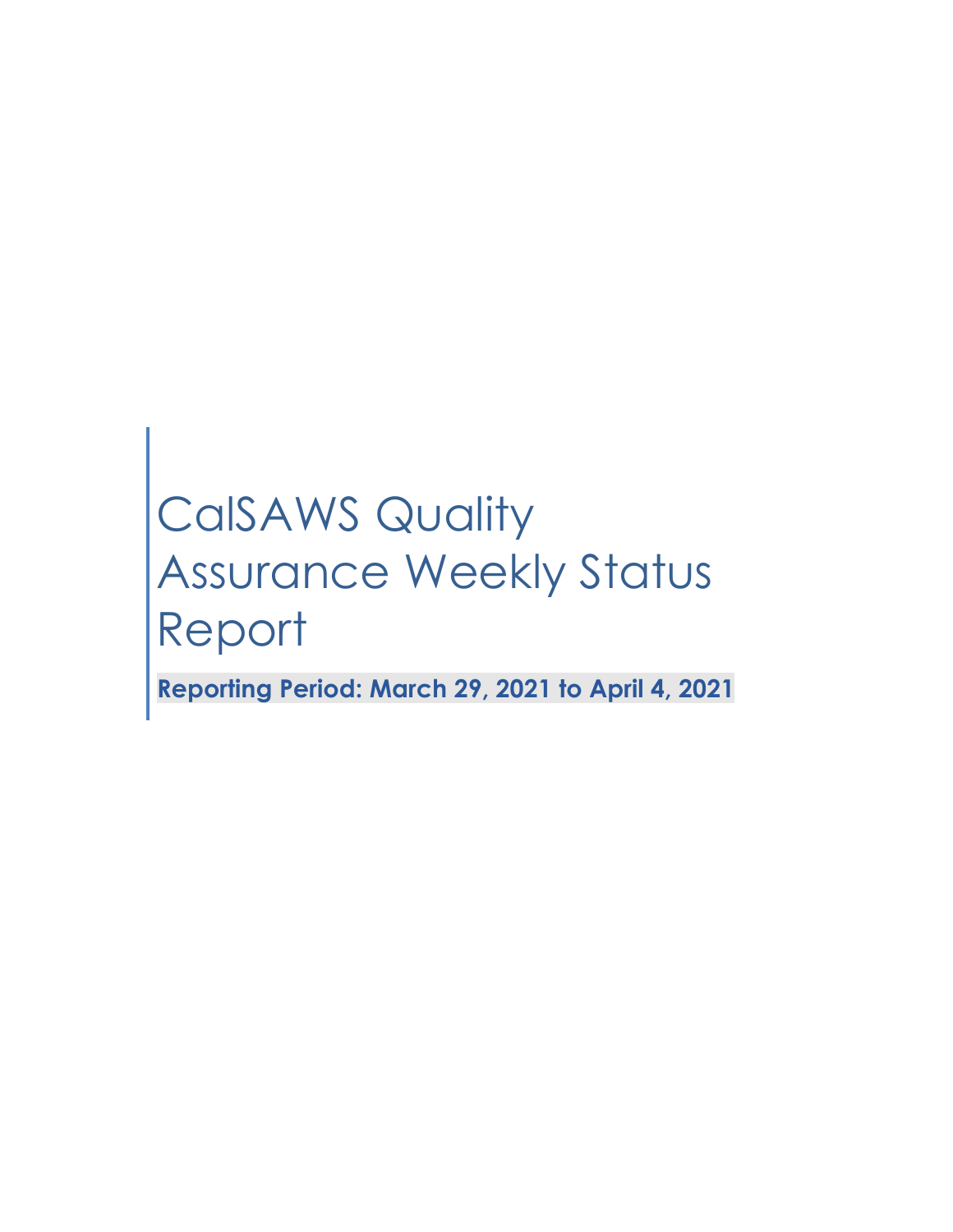# **Table of Contents**

### **Table of Tables**

| Table 1-4 - Overall Summary of CalWIN Implementation Deliverable Status 4 |  |
|---------------------------------------------------------------------------|--|
|                                                                           |  |
|                                                                           |  |
|                                                                           |  |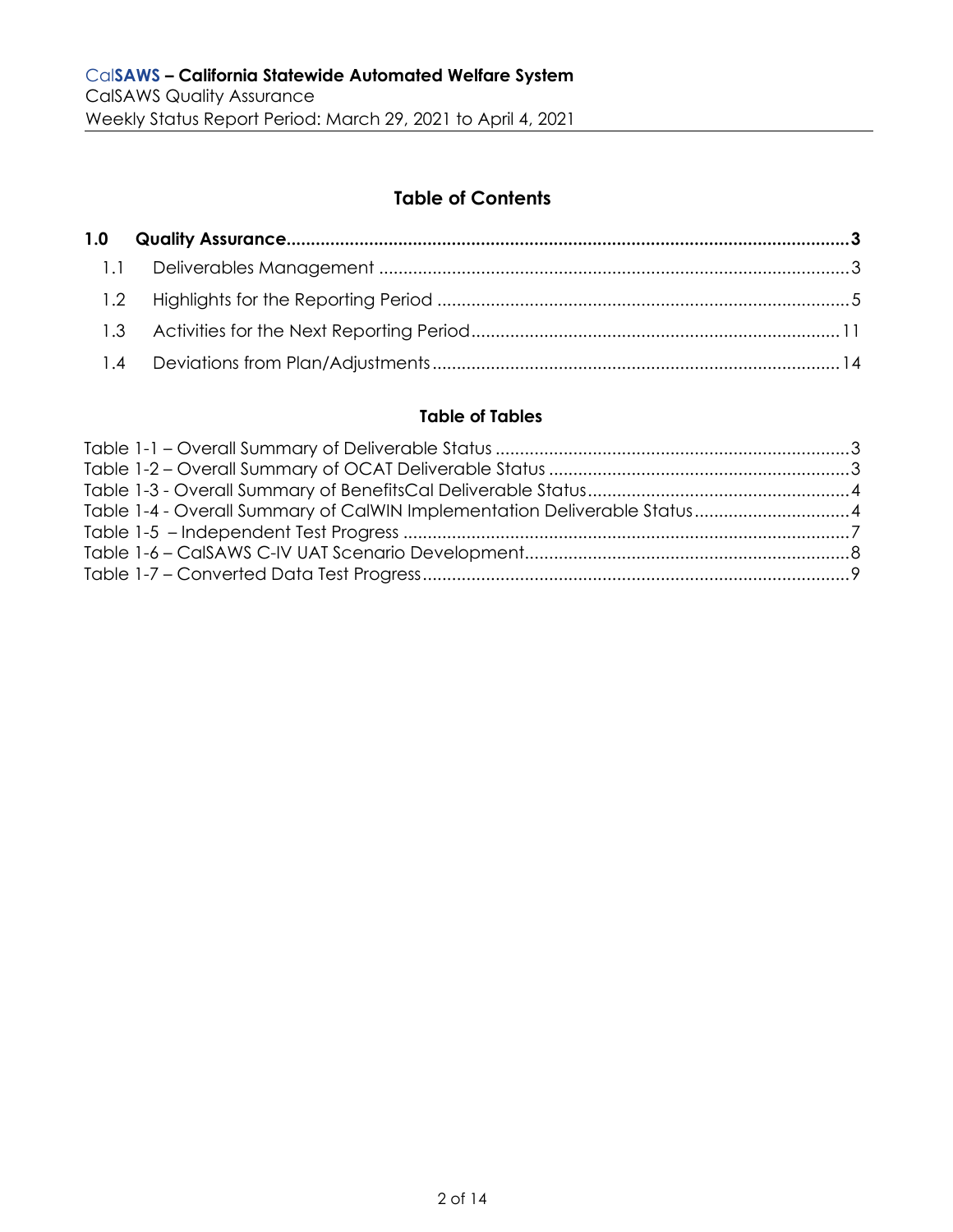# <span id="page-2-0"></span>**1.0 Quality Assurance**

# <span id="page-2-1"></span>**1.1 Deliverables Management**

<span id="page-2-2"></span>

|  |  | Table 1-1 - Overall Summary of Deliverable Status |  |
|--|--|---------------------------------------------------|--|
|  |  |                                                   |  |

| DEL # | <b>DELIVERABLE NAME</b>                                                           | <b>STATUS</b>                                                             |
|-------|-----------------------------------------------------------------------------------|---------------------------------------------------------------------------|
| 3.21  | QA Monthly Status Report – March<br>2021                                          | • Submitted FDEL on April 5, 2021                                         |
| 4.21  | QA Work Plan – March 2021                                                         | • Submitted FDEL on April 5, 2021                                         |
| 7.21  | QA Test Monthly Report – March<br>2021                                            | • Submitted FDEL on April 5, 2021                                         |
| 8     | QA UAT Weekly Report (Weekly)                                                     | • Submit DDED by April 30, 2021                                           |
| 10.02 | Quarterly QA Security Report                                                      | • Submitted DDEL on March 30, 2021<br>• Submit FDEL by April 7, 2021      |
| 12.22 | Assessment of CalSAWS Migration<br>Work Plan Update - April 2021                  | • Submit FDEL by April 20, 2021                                           |
| 39    | Assessment of CalSAWS<br><b>Requirements Traceability Matrix -</b><br>Update 7    | • Submitted FDEL on April 2, 2021<br>• Approval expected by April 8, 2021 |
| 40    | Assessment of CalSAWS (C-IV) UAT<br>Readiness Report/Milestone                    | • Submit DDEL by June 4, 2021                                             |
| 41    | Assessment of CalSAWS Migration<br><b>Project Control Document - Update</b><br>#2 | • Submit DDEL by April 27, 2021                                           |

**[1] Status: Red:** Behind schedule and requires escalation; **Amber:** Potential delay/monitor with no material schedule impact; **Green:** On schedule, performing as planned

<span id="page-2-3"></span>Table 1-2 – Overall Summary of OCAT Deliverable Status

| DEL # | <b>DELIVERABLE NAME</b>                                                                             | <b>STATUS</b>                     |
|-------|-----------------------------------------------------------------------------------------------------|-----------------------------------|
| 12    | <b>OCAT</b> – QA Assessment of OCAT<br>Performance Verification Report &<br><b>Final Acceptance</b> | • Submit DDEL by October 19, 2021 |
| 13    | <b>OCAT</b> - QA Assessment of OCAT<br>Phase 2 (M&O) Transition Plan                                | • Submit DDEL by July 27, 2021    |

**[1] Status: Red:** Behind schedule and requires escalation; **Amber:** Potential delay/monitor with no material schedule impact; **Green:** On schedule, performing as planned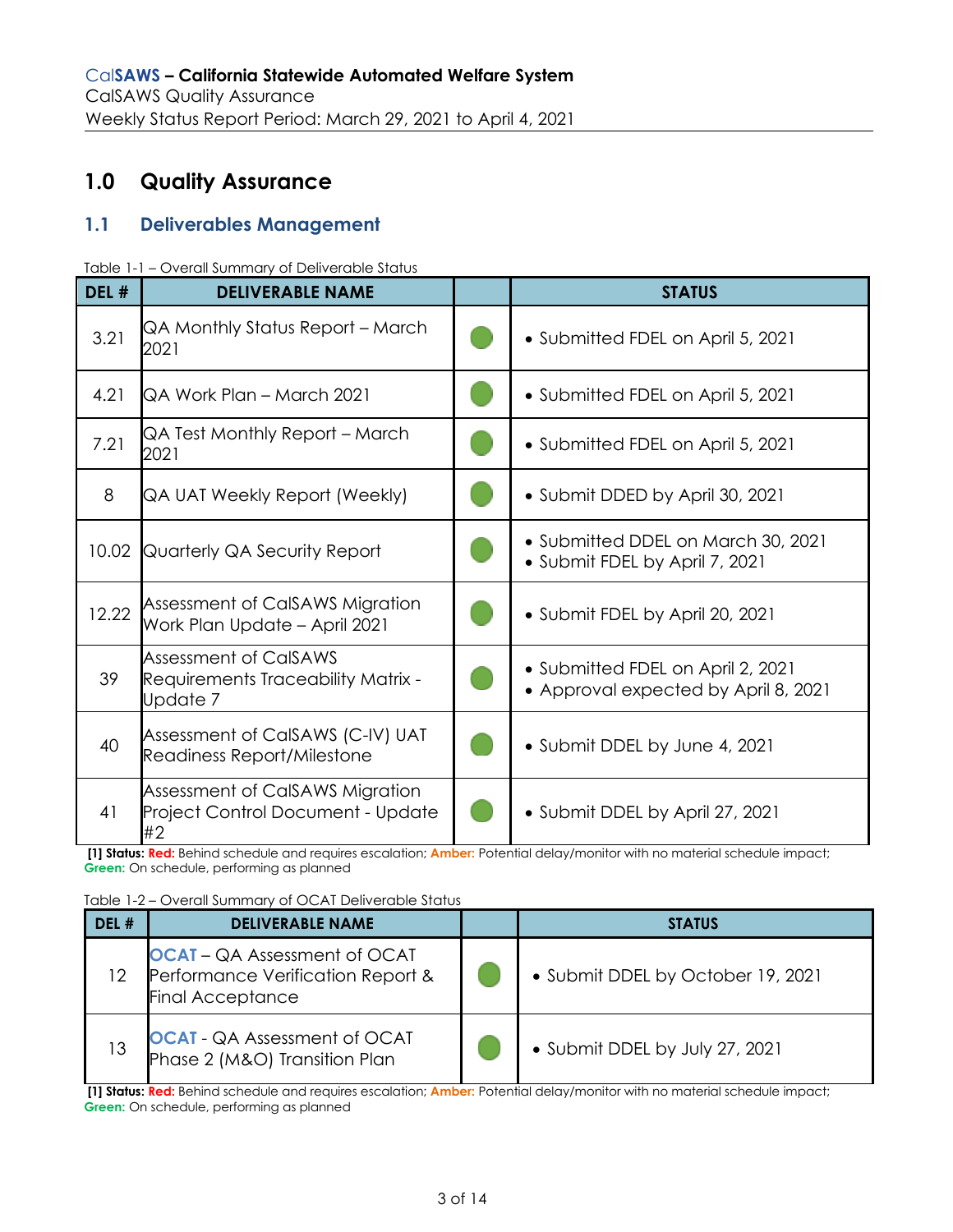#### <span id="page-3-0"></span>Table 1-3 - Overall Summary of BenefitsCal Deliverable Status

| DEL # | <b>DELIVERABLE NAME</b>                                                                                               | <b>STATUS</b>                                                              |
|-------|-----------------------------------------------------------------------------------------------------------------------|----------------------------------------------------------------------------|
| 3.07  | <b>BenefitsCal</b> – Assessment of<br>Portal/Mobile App Work Plan Update<br>March 2021                                | Submit FDEL by April 12, 2021                                              |
| 4.02  | <b>BenefitsCal - Assessment of</b><br>Portal/Mobile App Requirements<br>Traceability Matrix - Conclusion of<br>Design | • Submitted FDEL on March 30, 2021<br>• Approval expected by April 7, 2021 |

**[1] Status: Red:** Behind schedule and requires escalation; **Amber:** Potential delay/monitor with no material schedule impact; **Green:** On schedule, performing as planned

<span id="page-3-1"></span>Table 1-4 - Overall Summary of CalWIN Implementation Deliverable Status

| DEL # | <b>DELIVERABLE NAME</b>                                                                                                  | <b>STATUS</b>                   |
|-------|--------------------------------------------------------------------------------------------------------------------------|---------------------------------|
|       | <b>CalWIN Implementation - Assessment</b><br>59.03 of CalWIN Implementation Migration  <br>Work Plan Update - March 2021 | • Submit FDEL by April 12, 2021 |

**[1] Status: Red:** Behind schedule and requires escalation; **Amber:** Potential delay/monitor with no material schedule impact; **Green:** On schedule, performing as planned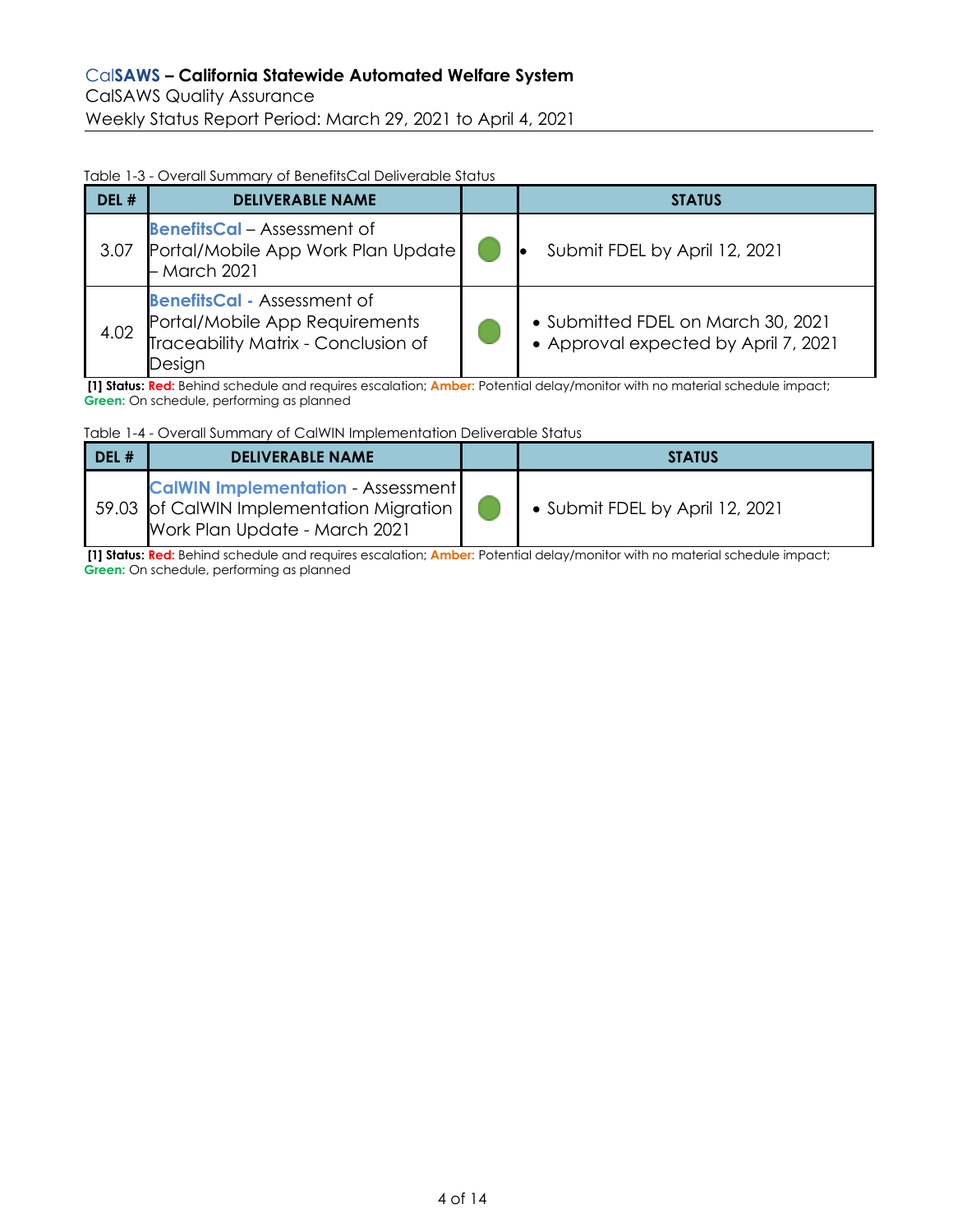# <span id="page-4-0"></span>**1.2 Highlights for the Reporting Period**

## **1.2.1 Project Management**

- ► Collaborated on CalSAWS Consortium County Validation (CCCV) Strike Team framework and kickoff strategy presentation on March 29 - 31, 2021
- ► Facilitated CalSAWS Job Aid working session #2 on March 31, 2021
- ► Participated in OCAT Operations and Release meeting on March 31, 2021
- ► Co-Facilitated CCCV Strike Team Kickoff on April 1, 2021
- ► Participated in GA/GR Weekly Consortium meeting on April 1, 2021

## **1.2.2 Technical**

- ► Participated in CalSAWS Technical Weekly meeting on March 29, 2021
- ► Participated in Consortium Financial Operations (FinOps) meeting on March 30, 2021
- ► Participated in Technical CAB meeting on March 31, 2021
- ► Participated in CalSAWS Architectural Standards meeting on April 1, 2021
- ► Participated in the Monthly Junit touchpoint meeting on April 1, 2021
- ► Participated in Batch Regression Status meeting on April 2, 2021
- ► Security
	- o Participated in Weekly CloudCheckr Security meetings on March 29, 2021
	- o Participated in Security Operations Discussion on April 2, 2021
- ► Analytics
	- o Participated in Analytics Performance and Scalability Meeting on March 30, 2021
	- o Participated in CalSAWS Analytics Training Session on March 31, 2021
	- o Participated in CalSAWS Weekly Analytics meeting on April 1, 2021
- ► ServiceNow Migration
	- o Participated in ServiceNow Migration meeting on April 2, 2021

## **1.2.3 Imaging**

- ► Participated in Imaging Change Management meeting on March 31, 2021
- ► Participated in CalSAWS Imaging Status Meeting on March 31, 2021

# **1.2.4 Functional**

- ► Conversion
	- o Attended the Conversion Touchpoint meeting a 6 month look ahead
	- o Attended the Ancillary Project Status meeting
	- o Met with CalWIN OCM Team
- ► General Assistance/General Relief (GA/GR)
	- o Reviewed SCRs
	- o Completed review of Gainwell FDEL #5 GAGR Correspondence Design
- ► APIs
	- o Reviewed API Design Documents
	- o Submitted comments on CalSAWS BenefitsCal API documentation
- ► Task Management
	- o Reviewed Design documents
- ► Lobby Management
	- o Created a requirements traceability checklist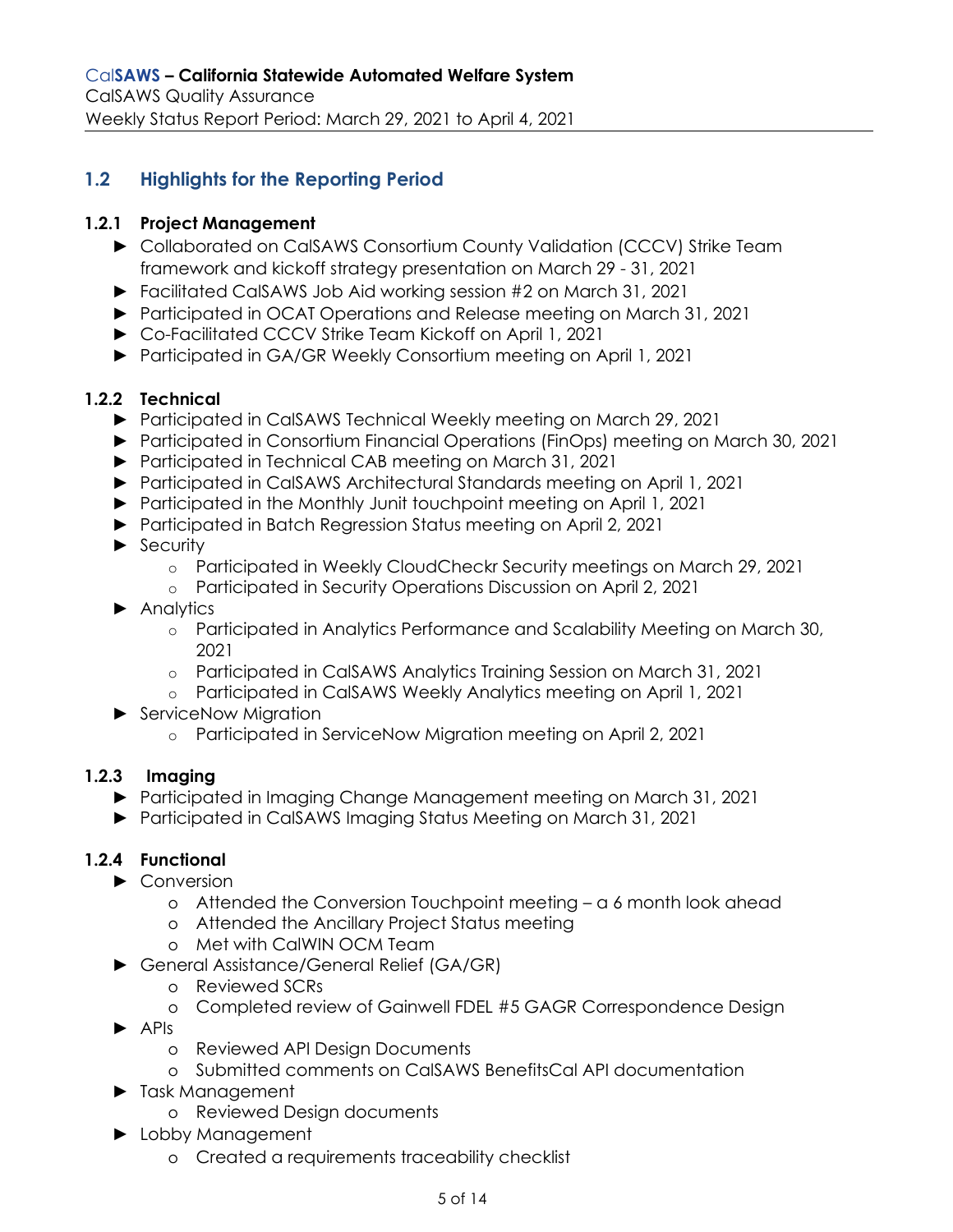- ► Contact Center
	- o Updated QA Contact Center Milestone Checklist
	- o Reviewed SCRs and attend scheduled meetings
	- o Created a requirements traceability checklist for SCR CA-207026 in Release 21.05
	- o Participated in Contact Center Project Status meeting on March 31, 2021
- ► Case Purge
	- o Participated in daily scrum meetings
	- o Monitored performance test results

## **1.2.5 BenefitsCal**

- ► Provided updated Independent Test resource plan and schedule risk mitigation updates to Portal Mobile Risk Review group on March 30, 2021
- ► Reviewed system test defects and analyzed defect severity
- ► Participated in BenefitsCal Deloitte/Accenture Weekly Coordination meeting
- ► Attended Accenture API Daily Scrum and Daily Sprint meetings
- ► Attended Scrum of Scrums weekly touchpoint
- ► Attended the weekly BenefitsCal Test Planning meeting
- ► Participated in the weekly Risk meeting
- ► Attended the BenefitsCal Weekly PM Connect meeting
- ► Reviewed the Deloitte Communication Strategy Work Product

## **1.2.6 Test**

- ► Release 21.05
	- o Delivered the completed Release 21.05 scorecard analysis to the Consortium and received approval on March 24, 2021. Identified Release 21.05 Independent Testing scope as follows:
		- Ten (10) SCRs for Independent Testing
		- Fourteen (14) SCRs for QA Review of System Test Results
	- o Began Release 21.05 high-impact test execution
	- o Participated in the Integrated Test team meeting on March 30, 2021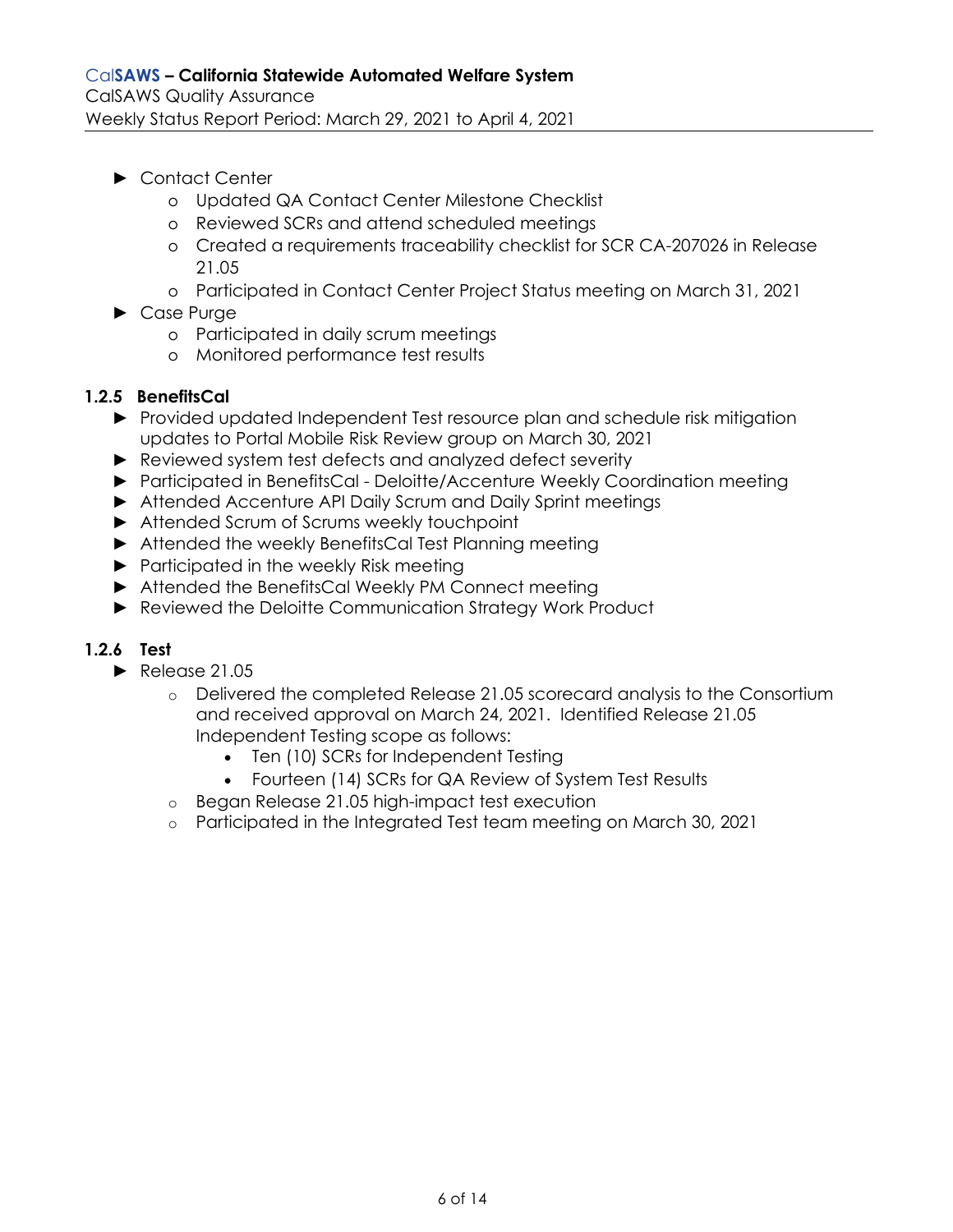#### <span id="page-6-0"></span>Table 1-5 – Independent Test Progress

| <b>Test Cycle</b>              | Total<br><b>Scenarios</b> | <b>Not</b><br><b>Executed</b> | In<br><b>Progress</b> | Pass | Fail | <b>Blocked</b> |
|--------------------------------|---------------------------|-------------------------------|-----------------------|------|------|----------------|
| $21.05$ Release – ClearBest QA | 211                       | 98.58%                        | .42%                  | 0%   | 0%   | 0%             |
| Independent Test Results       |                           | (208)                         | (3)                   | (0)  | (0)  | (0)            |



- ► CalSAWS User Acceptance Test (UAT)
	- o Conducted UAT participation selection meeting on March 29, 2021
	- o Conducted a UAT Roll On form meeting on March 29, 2021
	- o Conducted UAT participant support sessions on March 30 and April 1, 2021
	- o Conducted a UAT Application Training materials meeting on March 30, 2021
	- o Participated in a BenefitsCal Design UAT Training materials meeting on March 31, 2021
	- o Conducted a meeting on UAT Findings tool set up for Integrated UAT execution with Deloitte, Accenture, and Consortium on March 31, 2021
	- o Conducted a Weekly Test Case Scenario development status meeting on April 1, 2021
	- o Conducted a UAT Master Planning meeting on April 1, 2021
	- o Participated in a batch discussion for BenefitsCal UAT on April 1,2021
	- o Participated in a UAT Facility space needs meeting with Accenture on April 1, 2021
	- o Conducted a Consortium Test Case Baseline status meeting on April 1, 2021
	- o Continued UAT Integrated Planning with CalSAWS, BenefitsCal and Imaging teams
	- o Drafted UAT slides for the Change Network Champions (CNC) and Implementation Readiness presentations.
	- o Collaborated with the Consortium and distributed the UAT C-IV and LA Participant environment roll on forms on April 4, 2021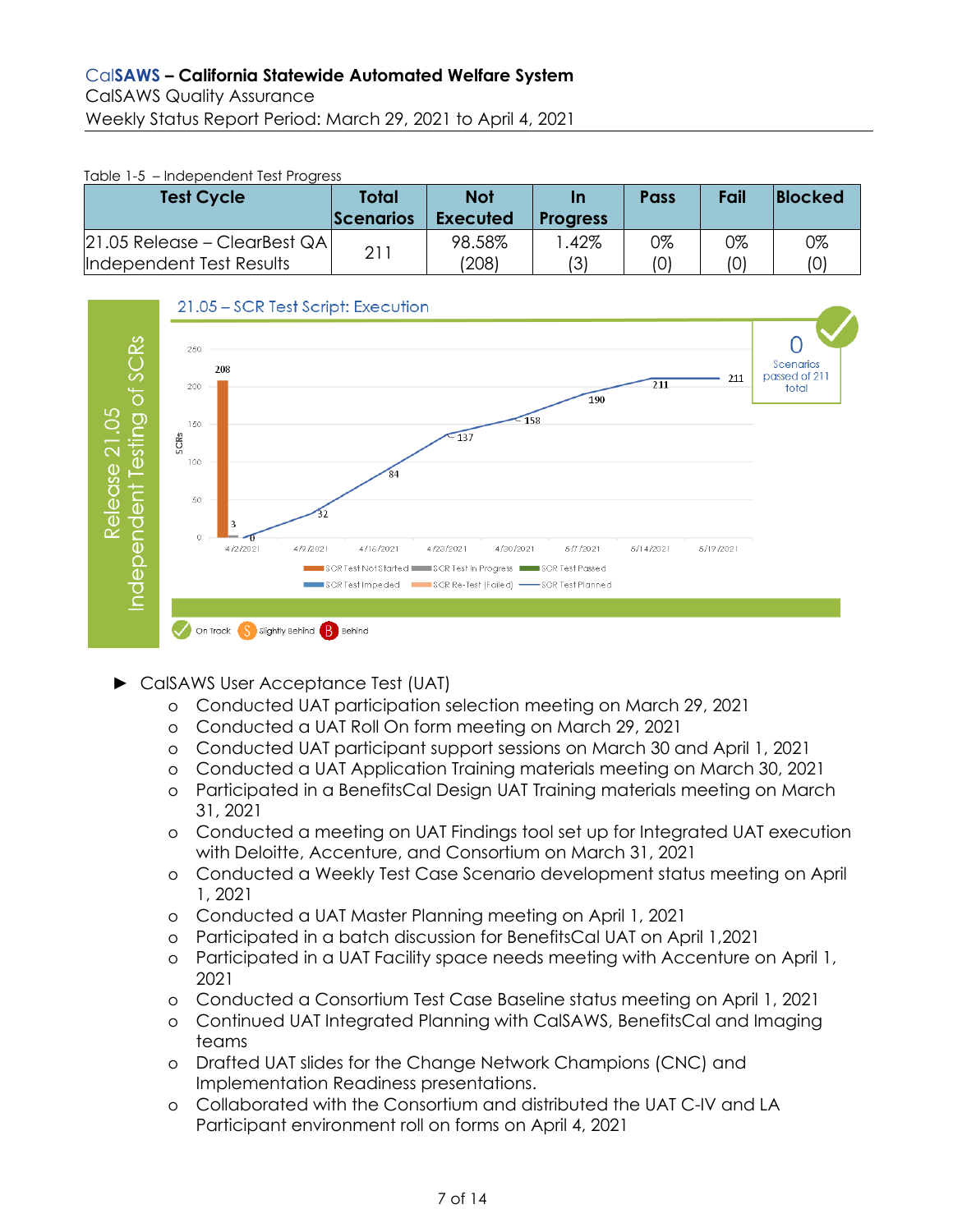#### <span id="page-7-0"></span>Table 1-6 – CalSAWS C-IV UAT Scenario Development

| <b>Test Cycle</b>              | <b>Total</b><br><b>Scenarios</b> | Not Complete   In Progress |     | Completed |
|--------------------------------|----------------------------------|----------------------------|-----|-----------|
| CalSAWS C-IV UAT Test Scenario | 941                              | 35%                        | 0%  | 65%       |
| development                    |                                  | (333)                      | (0) | (608)     |



- ► Other Consortium Support Test Activities
	- o BenefitsCal Activities
		- Participated in the BenefitsCal Test Planning weekly meeting to discuss system test date alignment on March 30, 2021
		- Completed and submitted comments on the BenefitsCal Work Product End-to-End test cases on March 29, 2021
		- Submitted comment resolution on the BenefitsCal Work Product GSD Part 2 Test Case Update test case scenarios on April 1, 2021
		- Continued test case development for Independent test
	- o Converted Data Test (CDT) Activities
		- Attended the Weekly CDT Test/QA Touchpoint meeting on March 30, 2021
		- Continued functional end-to-end scenario test execution
		- Completed QA Review of System Test (SCR CA-207471 and SCR CA-217208) – Functional execution results and submitted comments to the CDT Test team on March 29, 2021
		- Continued drafting the CDT Batch Scorecard
		- Reviewed Batch Regression team responses to QA comments for review of 1,000+ batch test cases.
		- Participated in a CDT State Reports meeting with the CDT team to discuss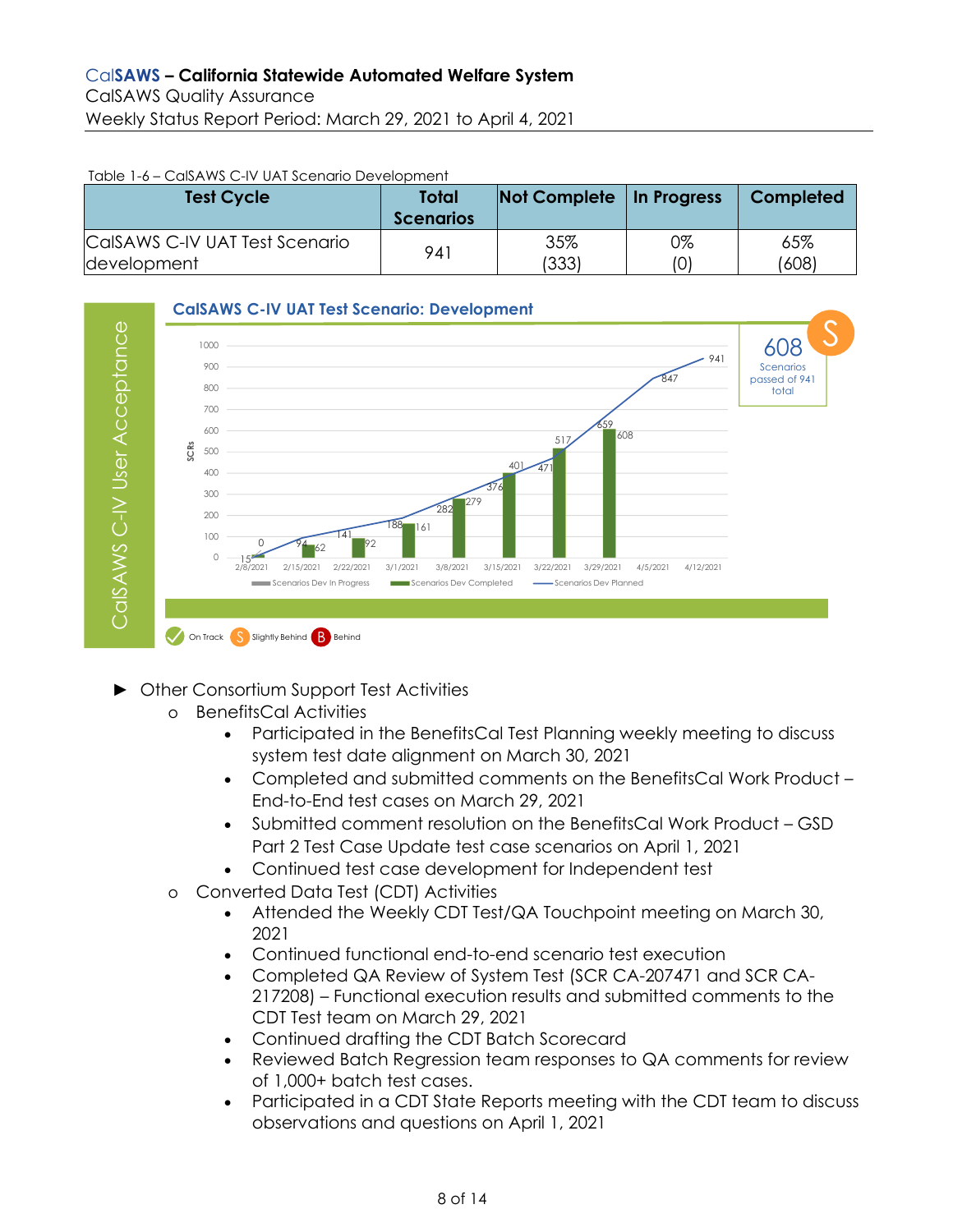#### <span id="page-8-0"></span>Table 1-7 – Converted Data Test Progress

| <b>Test Cycle</b>         | Total<br><b>Scenarios</b> | <b>Not</b><br><b>Executed</b> | In<br><b>Progress</b> | <b>Pass</b> | Fail | <b>Blocked</b> |
|---------------------------|---------------------------|-------------------------------|-----------------------|-------------|------|----------------|
| CDT – QA Independent Test | 100                       | 15%                           | 0%                    | 82%         | 3%   | 0%             |
| <b>Results</b>            |                           | 15)                           | '0)                   | (82)        | (3)  | (0)            |



- o Other Activities
	- Attended the Release-When-Ready weekly meeting on March 30, 2021
	- Attended the Test Touchpoint meeting with the Consortium and Accenture test leads on March 31, 2021
	- Met with the Consortium and First Data to discuss the criteria for QA validation of the Data Change Request (DCR) changes on March 31, 2021
	- Participated in the CalSAWS County Validation Strike Team Kick Off on April 1, 2021

# **1.2.7 Implementation**

- ► Participated in weekly touchpoints with Implementation, Change Management, Training, Imaging, and Targeted Onsite Support Services (TOSS) teams
- ► Participated in Training Case Copy Daily standups on March 29 April 2, 2021
- ► Drafted the Implementation Readiness Dashboard Guide on March 29 April 2, 2021
- ► Provided comments on C-IV Migration Web-Based Training (WBT) Captivate files on March 29 – April 2, 2021
- ► Participated in working sessions for the Implementation Quarterly Regional Touchpoint #3 on March 29 – April 2, 2021
- ► Participated in the Biweekly Implementation, Change and Training Manager Touchpoint on March 29, 2021
- ► Conducted Asian American Pacific Islander (AAPI) Employee Resource Group Business Case meeting on March 29, 2021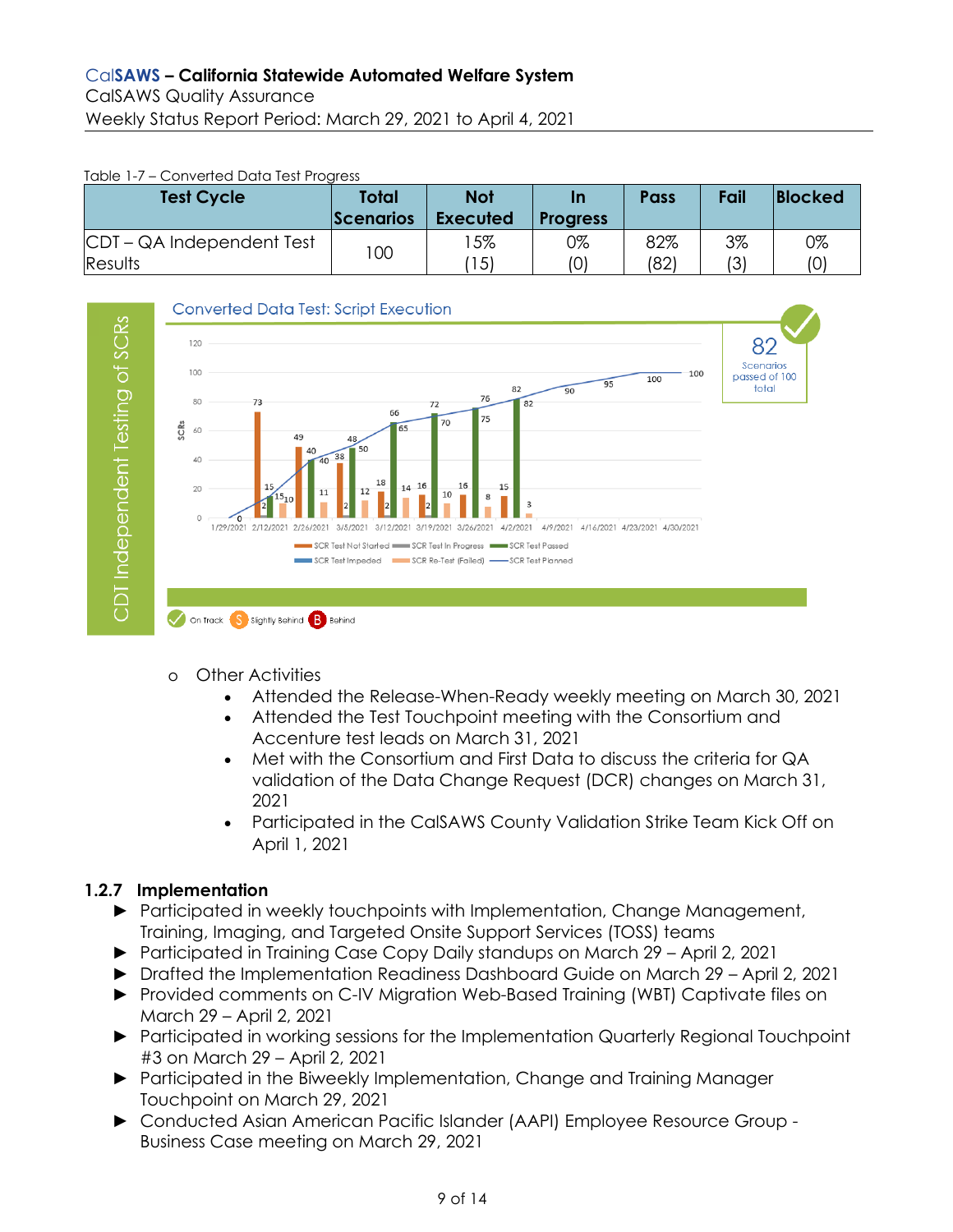- ► Participated in CalWIN Implementation Support Services (ISS) OCM Point of Contact (POC) Kickoff Dry Run Preparation on March 29 - 30, 2021
- ► Completed Targeted Onsite Support Services (TOSS) team infographic updates on March 29, 2021
- ► Conducted QA Check-in with CalWIN ISS Consortium Management on March 30, 2021
- ► Conducted SharePoint Recommendation session with the Consortium and CalWIN ISS teams on March 30, 2021
- ► Participated in Twice-Monthly Implementation Team meeting on March 30, 2021
- ► Prepared for the April Change Network Champion meeting on March 30 and April 2, 2021
- ► Participated in Phase 1A County Prep team working session on March 30, 2021
- ► Participated in UAT Application Training Materials Storyboards touchpoint on March 30, 2021
- ► Participated in C-IV Foster Care Eligibility Determination (FCED) Plan for Change Management Walk-Through on March 30, 2021
- ► Reviewed Summary of High-Impact Changes on March 30 April 2, 2021
- ► Participated in Case Review Guides Pre and Post Conversion Preparation meeting on March 31, 2021
- ► Closed T-6 Month C-IV User Change Readiness Assessment (CRA) survey and performed survey wrap-up activities on March 31, 2021
- ► Participated in Implementation coordination BenefitsCal on March 31, 2021
- ► Participated in CalWIN Project Updates meeting on April 1, 2021
- ► Participated in Post-Deployment Support Model meeting on April 1, 2021
- ► Conducted Implementation Readiness Dashboard Check In on April 1, 2021
- ► Participated in As-Is BPR Work Product PMO Process meeting on April 1, 2021
- ► Participated in CalSAWS Release Communications Planning meeting on April 1, 2021
- ► Formulated Training Material Status Charts on April 2, 2021
- ► Participated in CalWIN ISS To-Be Pre-Work Approach working session on April 2, 2021

# **1.2.8 OCAT**

► Participated in OCAT Operations and Release Meeting on March 31, 2021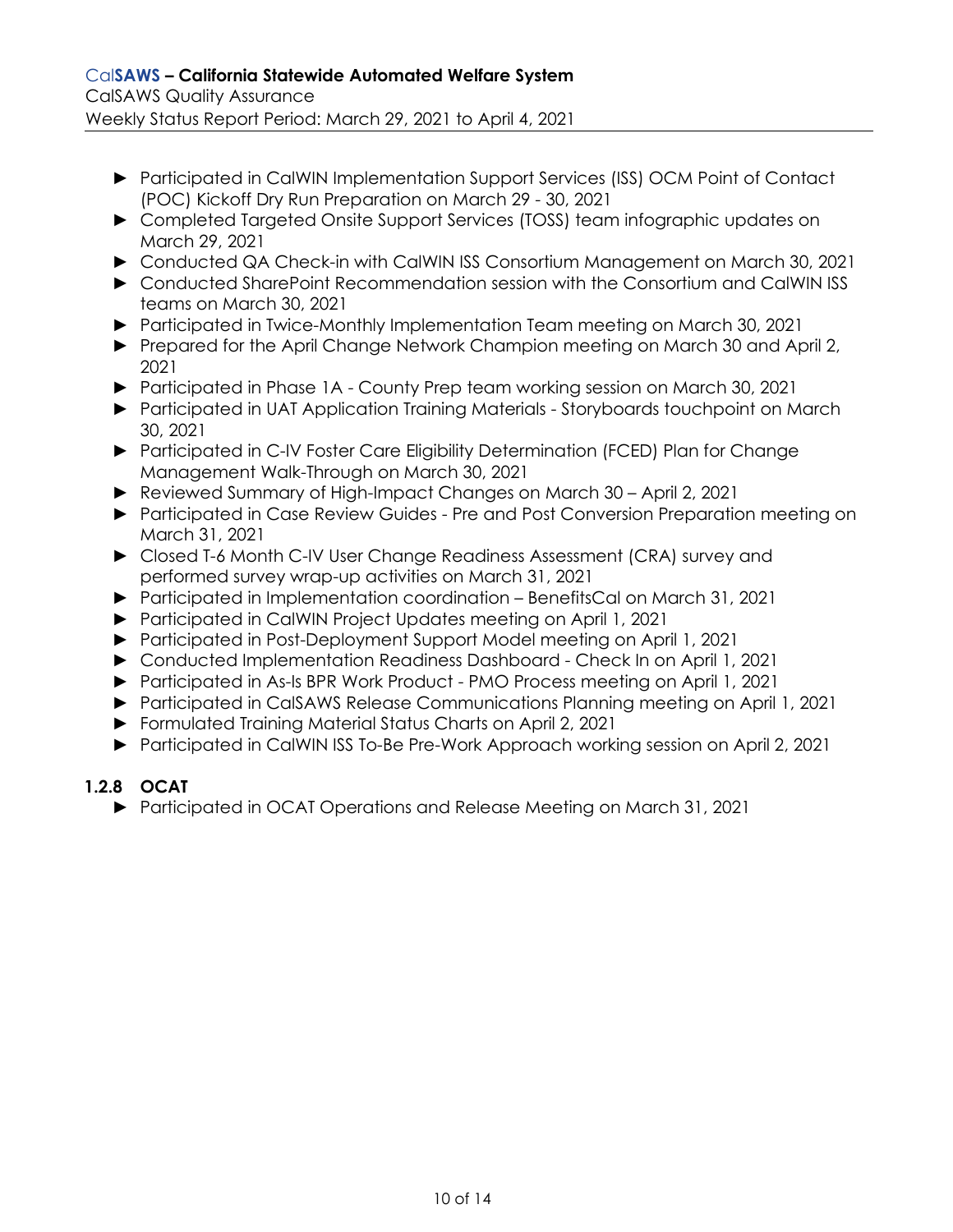# <span id="page-10-0"></span>**1.3 Activities for the Next Reporting Period**

## **1.3.1 Project Management**

- ► Facilitate RCM Evolved Orientation Exec briefing on April 5, 2021
- ► Facilitate CalSAWS Job Aid working session #3 on April 5, 2021
- ► Participate in CalSAWS Section Directors' meeting on April 6, 2021
- ► Participate in June JPA Initial Planning meeting on April 7, 2021
- ► Facilitate training for Conducting Effective Virtual Meetings on April 6 and 8, 2021
- ► Facilitate CCCV Strike Team working session #2 on April 8, 2021
- ► Participate in CalSAWS IV&V/PMO Biweekly Meeting on April 9, 2021
- ► Attend GA/GR meeting to review new CalWIN reason codes with no associated Notice of Action (NOA) on April 9, 2021

## **1.3.2 Technical**

- ► Participate in CalSAWS Technical Weekly meeting on April 5, 2021
- ► Participate in HTML 5 POC meeting on April 6, 2021
- ► Participate in Integrated Tech Projects on April 6, 2021
- ► Participate in Consortium Financial Operations (FinOps) meeting on April 6, 2021
- ► Participate in EBDC Performance Phase 3 meeting on April 7, 2021
- ► Participate in Technical CAB meeting on April 7, 2021
- ► Participate in Environment Management review on April 8, 2021
- ► Participate in Batch Regression Status meeting on April 9, 2021
- ► Security
	- o Participate in Weekly CloudCheckr Security meeting on April 5, 2021
	- o Participate in Security Remediation meeting on April 8, 2021
- ► Analytics
	- o Participate in Analytics Performance and Scalability meeting on April 7, 2021
	- o Participate in Analytics Bookmark Training Overview meeting on April 7, 2021
	- o Participate in CalSAWS Analytics Training session on April 7, 2021
	- o Participate in CalSAWS Weekly Analytics meeting on April 8, 2021
- ► ServiceNow Migration
	- o Participate in ServiceNow Migration meetings as scheduled

# **1.3.3 Imaging**

► Participate in Imaging meetings as scheduled

## **1.3.4 Functional**

- ► Attend the Application Development Leads meeting
- ► Conversion
	- o Attend the Conversion Touchpoint meeting a 6 month look ahead
	- o Attend the Ancillary Project Status meeting
- ► General Assistance/General Relief (GA/GR)
	- o Review SCR designs in progress
	- o Track resolution of new reason codes with no associated correspondence
- ► Non-State Forms (NSF)
	- o Review NSF Design documents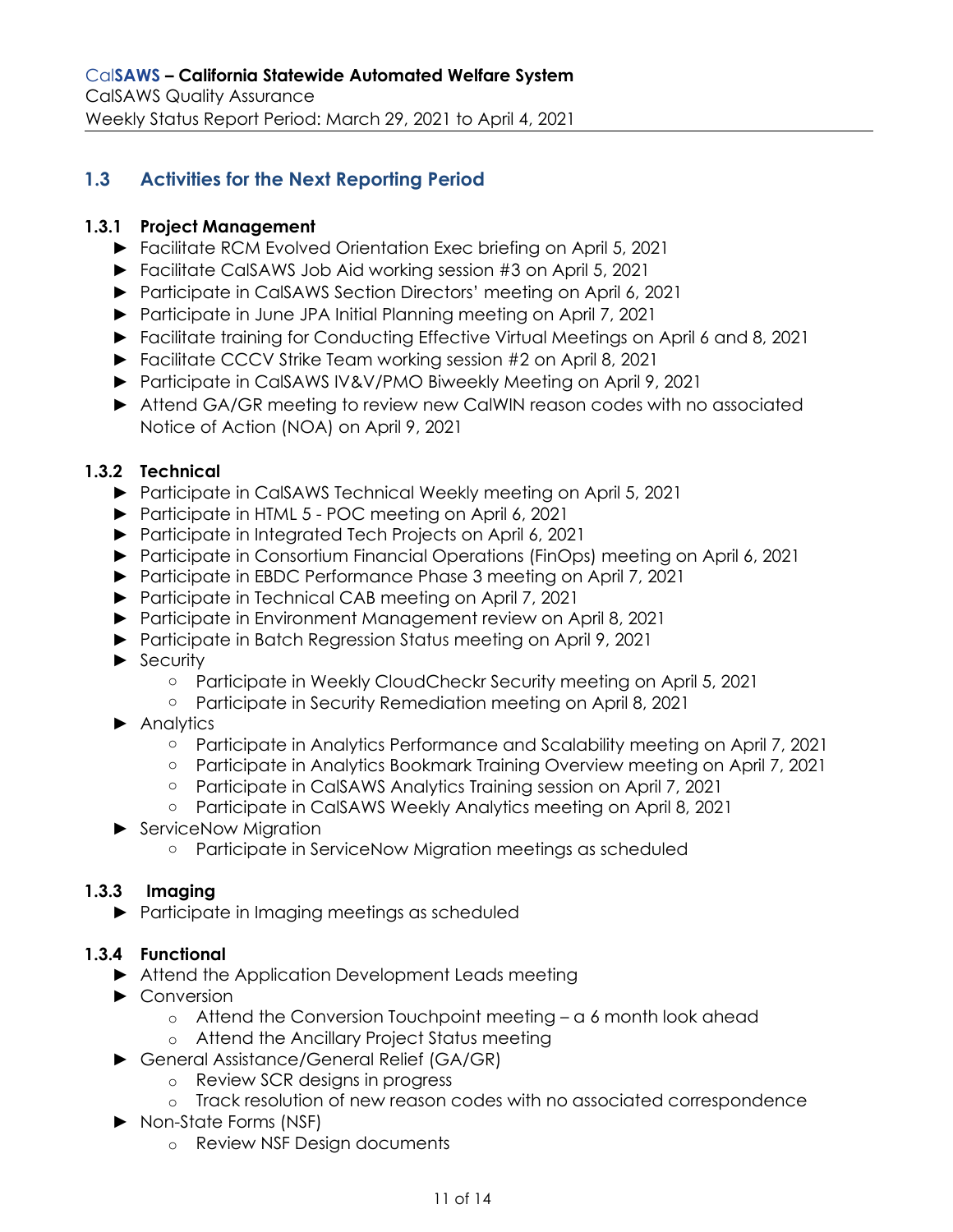- ► APIs
	- o Validate comment resolution for BenefitsCal portal APIs
	- o Attend API User Group meeting
- ► Task Management
	- o Review Design documents and prepare for testing
- ► Lobby Management
	- o Review SCRs and attend scheduled meetings
	- o Update the requirements traceability checklist
- ► Contact Center
	- o Review SCRs and attend scheduled meetings
	- o Track SCR association to DDIDs in Jira
- ► Case Purge
	- o Monitor performance
	- o Review Design document
	- o Review Performance metrics documentation

# **1.3.5 BenefitsCal**

- ► Conduct a BenefitsCal Defect analysis meeting to provide observations and align priority definitions with Consortium and Deloitte on April 5, 2021
- ► Participate in BenefitsCal Deloitte/Accenture Weekly Coordination meeting on April 6, 2021
- ► Attend Accenture API Daily Scrum and Daily Sprint meetings
- ► Attend Scrum of Scrums weekly touchpoint meeting
- ► Attend the weekly BenefitsCal Test Planning meeting
- ► Participate in weekly Risk meeting
- ► Participate in the weekly PM Connect meeting
- ► Submit review findings of the Communication Strategy Work Product

# **1.3.6 Test**

- ► Release 21.05
	- o Continue Independent test execution for high-impact SCRs
	- o Continue QA Review of System Test Scenarios
	- o Participate in the CalSAWS Integrated Test Team meeting on April 6, 2021
	- o Participate in the Integrated Test team meeting on March 30, 2021
- ► CalSAWS UAT
	- o Conduct Training materials discussion meeting with Consortium on April 5, 2021
	- o Participate in UAT Reports and Dashboard meeting with Consortium and Accenture on April 5, 2021
	- o Conduct a CalSAWS Web Portal List page working session with the Consortium on April 5, 2021
	- o Participate in the April County Network Champion (CNC) dry run for UAT slides on April 6, 2021
	- o Conduct UAT participant support sessions on April 6 and 8, 2021
	- o Conduct UAT Master Planning meeting on April 7, 2021
	- o Conduct a Consortium Weekly Test Case Scenario development status meeting on April 8, 2021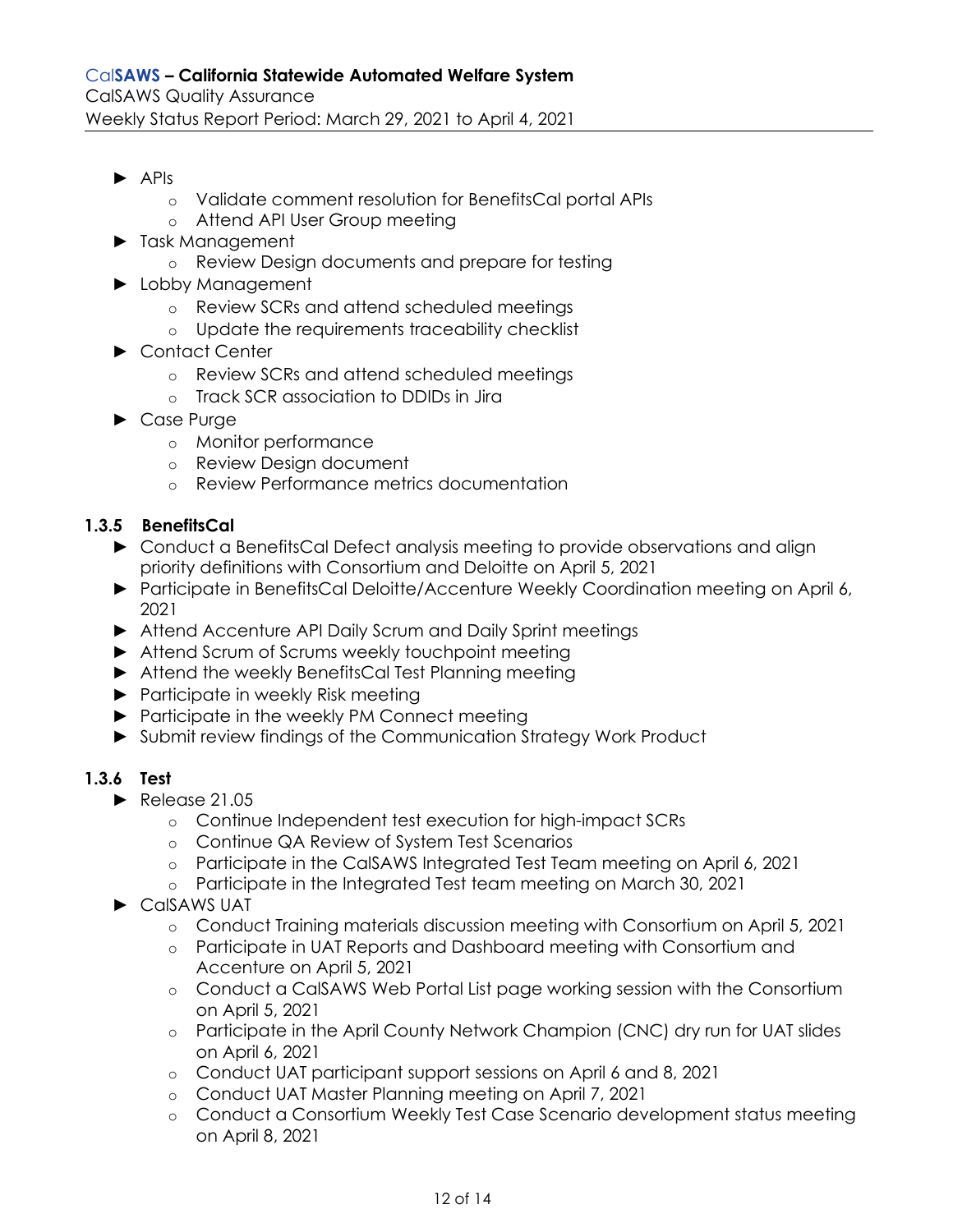- o Conduct an Imaging and CalSAWS integration scenario/script meeting on April 8, 2021
- o Draft the April 19, 2021 Refresh/Kick-Off presentation for C-IV, LA and CalWIN and distribute for initial review
- o Draft Log-in instructions to App Stream and available UAT environments
- o Continue to develop the CalSAWS C-IV UAT Environment Definition Document
- o Continue user converted security profiles discussion and approach with Consortium and Accenture
- o Continue UAT Integrated Planning with CalSAWS, BenefitsCal, and Imaging teams
- o Monitor UAT C-IV and LA Participant environment roll on forms for completion
- ► BenefitsCal Activities
	- o Begin review of the BenefitsCal Work Product System Test Cases Interfaces
	- o Conduct a BenefitsCal Defect analysis meeting to provide observations and align on priority definitions with the Consortium and Deloitte on April 5, 2021
	- o Participate in the BenefitsCal Test Planning meeting on April 6, 2021
	- o Conduct a BenefitsCal QA Review Checklist / BenefitsCal Scorecard overview meeting with the Consortium on April 7, 2021
	- o Continue test case development for Independent test
- ► Converted Data Test (CDT) Activities
	- o Attend the Weekly CDT Test/QA Touchpoint meeting on April 6, 2021
	- o Attend the Weekly Batch Regression Status check point meeting on April 9, 2021
	- o Continue Independent test execution of CDT end-to-end scenarios
	- o Continue drafting the QA Review of CDT Execution Strategy Checklist and provide comments to the CDT testing team
- ► Other Activities
	- o Attend the Release-When-Ready weekly meeting on April 12, 2021
	- o Attend the Test Touchpoint meeting with the CalSAWS test leads on April 14, 2021
	- $\circ$  Participate in the HTML5 Updates on POC meeting on April 6, 2021
	- o Participate in the EDBC Performance Phase 3 development changes meeting on April 7, 2021
	- o Participate in the CalSAWS County Validation Strike Team Kick Off on April 8, 2021
	- o Participate in a meeting with First Data for M&O transition Release monitoring activities on April 8, 2021

## **1.3.7 Implementation**

- ► Participate in weekly touchpoints with Implementation, Change Management, Training, Imaging, and Targeted Onsite Support Services (TOSS) teams
- ► Participate in Training Case Copy Daily standups on April 5 -9, 2021
- ► Refine Implementation Readiness Dashboard Guide on April 5 -9, 2021
- ► Provide comments on C-IV Migration Web-Based Training (WBT) Captivate files on April 5 - 9, 2021
- ► Participate in weekly CalWIN ISS Management Meeting on April 5, 2021
- ► Participate in Training Case Copy Daily standups on April 5 9, 2021
- ► Participate in Advocate Engagement Pre/Post Go-Live Follow Up on April 5, 2021